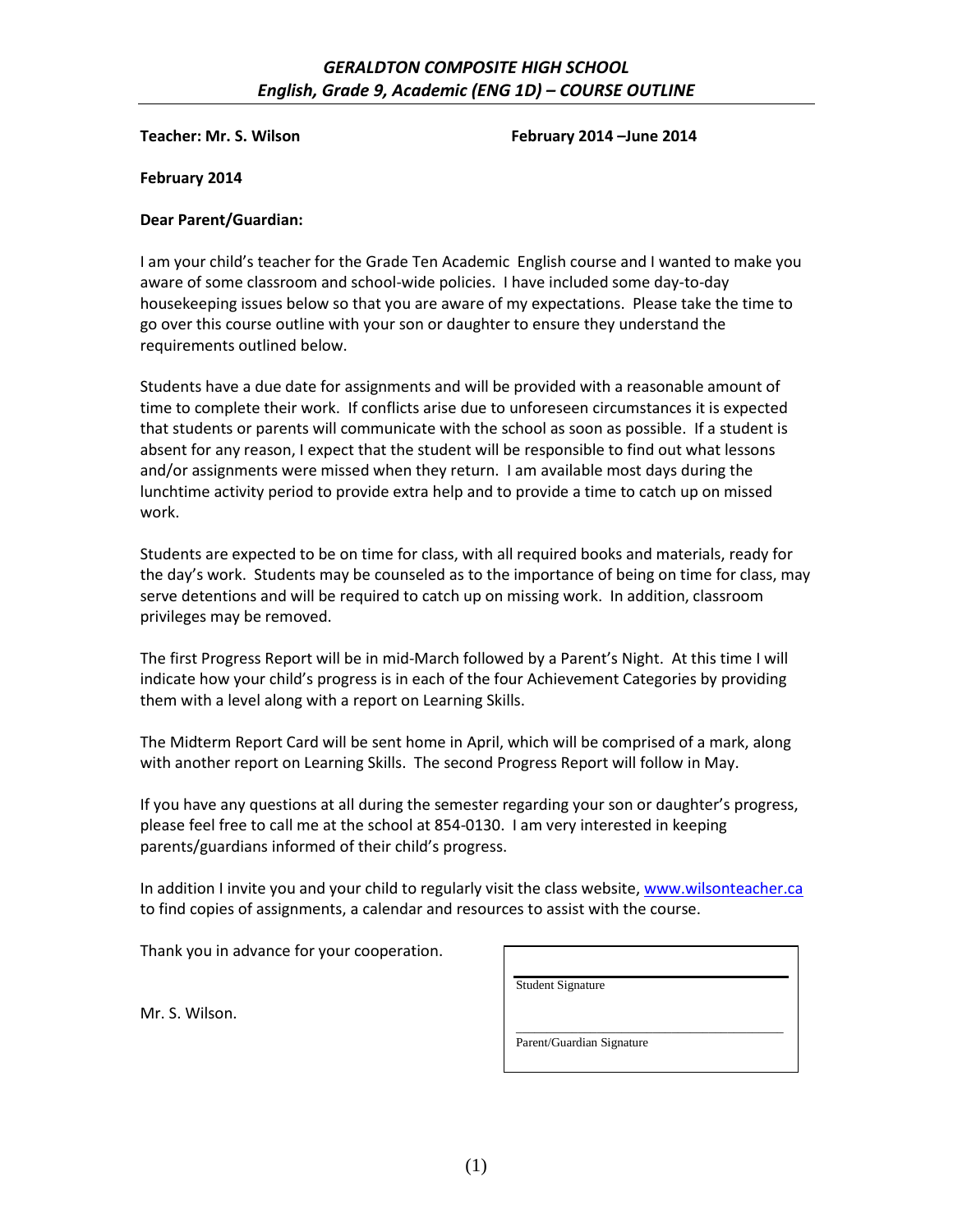## **Teacher:** Mr. S. Wilson **February 2014 – June 2014**

**Curriculum Policy:** The Ontario Curriculum: English, 2000

**Prerequisite:** ENG 1D – English, Grade 9, Academic. **Credit Value:** 1.0

**Text:** *Elements of English 9*. Harcourt 2001.

 The Chrysalids, John Wyndham *The Merchant of Venice*, William Shakespeare

 Additional resources and materials will be used throughout the course from a variety of sources including print, video and the Internet

### **Rationale:**

This course extends the range of analytic, reading, writing, oral communication, and thinking skills that students need for success in secondary school academic programs. Students will study and interpret challenging texts from contemporary and historical periods, including novels, plays, poems and opinion pieces, and will analyze and create effective media works. An important focus will be the thoughtful use of spoken and written language.

| <b>Type of</b><br><b>Assessment</b> | Category                | <b>Details</b>                                                           | <b>Weighting</b><br>$(\%)$ |
|-------------------------------------|-------------------------|--------------------------------------------------------------------------|----------------------------|
|                                     | Knowledge/Understanding | Tests/Quizzes, In-class<br>assignments                                   | 20                         |
|                                     | Thinking/Inquiry        | Essays, Creative<br>Writing, In-class<br>assignments                     | 15                         |
| Formative (70%)                     | Application             | Major assignments and<br>unit culminating tasks,<br>In-class assignments | 20                         |
|                                     | Communication           | In-class assignments;<br>oral presentations                              | 15                         |
| Summative (30%)                     | <b>Final Assessment</b> | <b>Final Exam</b>                                                        | 20                         |
|                                     |                         | <b>Final Writing Assignment</b>                                          | 10                         |
|                                     |                         | Total (%)                                                                | 100                        |

## **EVALUATION:**

**Overview of Course:**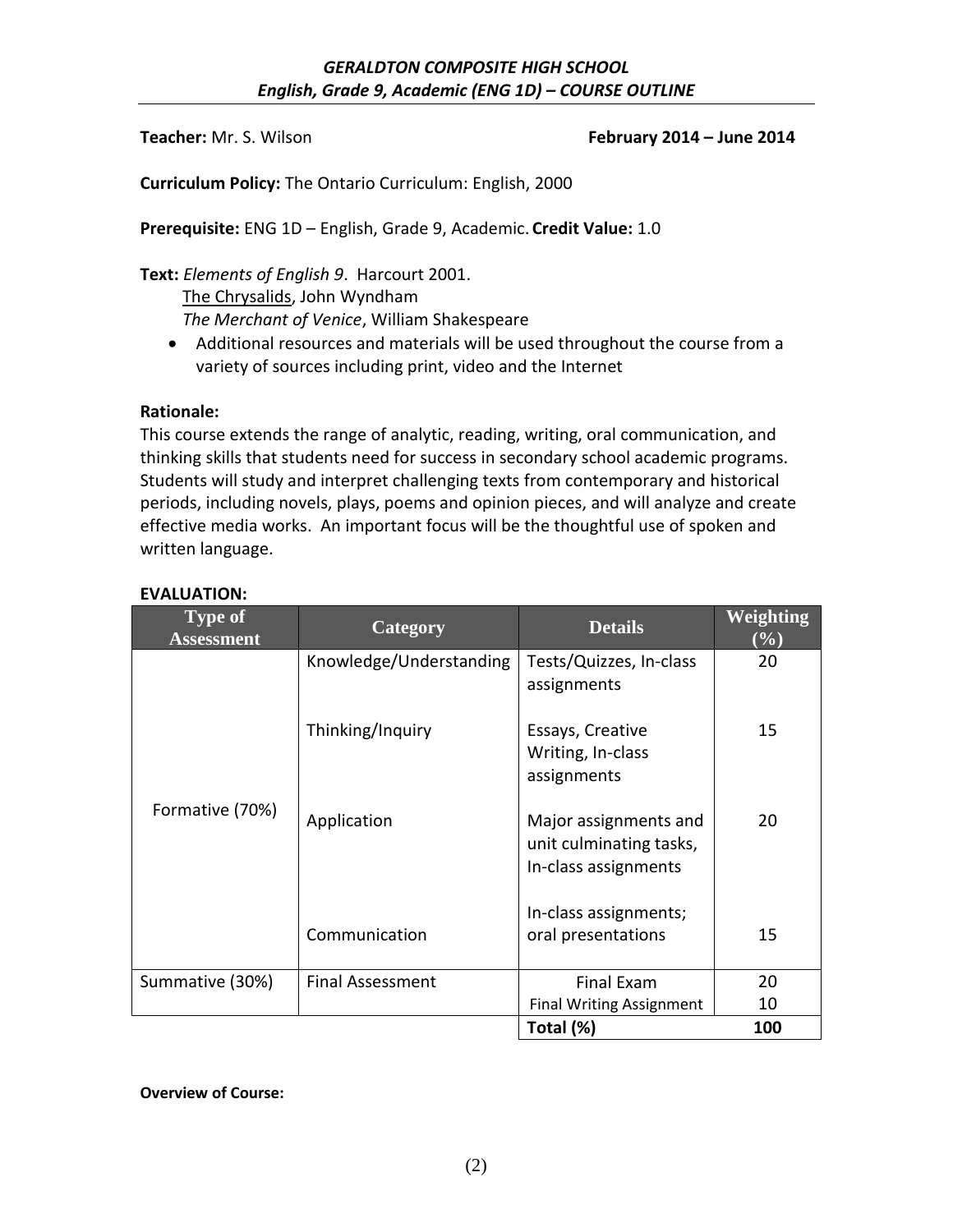The following is a list of study areas in this course and the overall expectations that students should achieve by the end of this course.

#### **1. Oral Communication**

- **Listening to Understand:** listen in order to understand and respond appropriately in a variety of situations for a variety of purposes
- **Speaking to Communicate:** use speaking skills and strategies appropriately to communicate with different audiences for a variety of purposes
- **Reflecting on Skills and Strategies:** reflect on and identify their strengths as listeners and speakers, areas for improvement, and the strategies they found most helpful in oral communication situations.

### **2. Reading and Literature Studies**

- **Reading for Meaning:** read and demonstrate an understanding of a variety of informational, graphic, and literary texts, using a range of strategies to construct meaning
- **Understanding Form and Style:** recognize a variety of text forms, text features, and stylistic elements and demonstrate understanding of how they help communicate meaning
- **Reading with Fluency:** use knowledge of words and cueing systems to read fluently
- **Reflecting on Skills and Strategies:** reflect on and identify their strengths as readers, areas for improvement, and the strategies they found most helpful before, during, and after reading.

### **3. Writing**

- **Developing and Organizing Content:** generate, gather, and organize ideas and information to write for an intended purpose and audience
- **Using Knowledge of Form and Style:** draft and revise their writing, using a variety of informational, graphic, and literary forms and stylistic elements appropriate for the purpose and audience
- **Applying Knowledge of Conventions:** use editing, proofreading, and publishing skills and strategies, and knowledge of language conventions, to correct errors, refine expression, and present their work effectively
- **Reflecting on Skills and Strategies:** reflect on and identify their strengths as writers, areas for improvement, and the strategies they found most helpful at different stages in the writing process.

#### **4. Media Studies**

- **Understanding Media Texts:** demonstrate an understanding of a variety of media texts
- **Understanding Media Forms, Conventions, and Techniques:** identify some media forms and explain how the conventions and techniques associated with them are used to create meaning;
- **Creating Media Texts:** create a variety of media texts for different purposes and audiences, using appropriate forms, conventions, and techniques;
- **Reflecting on Skills and Strategies:** reflect on and identify their strengths as media interpreters and creators, areas for improvement, and the strategies they found most helpful in understanding and creating media texts.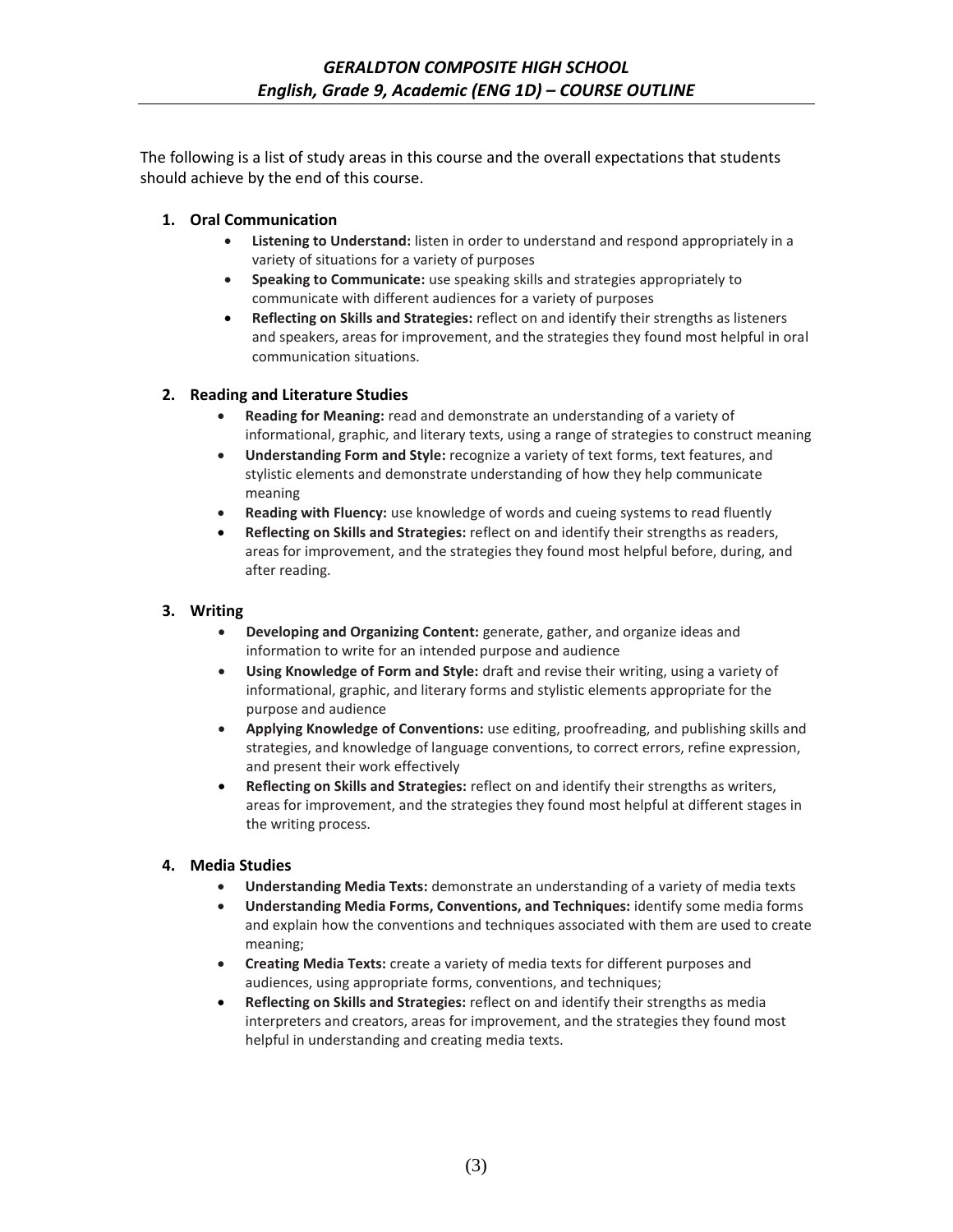The Ontario Ministry of Education outlines learning skills that students are evaluating on throughout the year.

| <b>Learning Skill</b> | <b>Sample Behaviour</b>                                                                                                                                                                                                                                                                                                                                                                                                                                                                                       |  |  |
|-----------------------|---------------------------------------------------------------------------------------------------------------------------------------------------------------------------------------------------------------------------------------------------------------------------------------------------------------------------------------------------------------------------------------------------------------------------------------------------------------------------------------------------------------|--|--|
| Responsibility        | The student:<br>• fulfils responsibilities and commitments within the<br>learning environment;<br>• completes and submits class work, homework, and<br>assignments according<br>to agreed-upon timelines;<br>• takes responsibility for and manages own behaviour.                                                                                                                                                                                                                                            |  |  |
| Organization          | The student:<br>• devises and follows a plan and process for<br>completing work and tasks;<br>· establishes priorities and manages time to complete<br>tasks and achieve goals;<br>· identifies, gathers, evaluates, and uses information,<br>technology, and resources<br>to complete tasks.                                                                                                                                                                                                                 |  |  |
| Independent Work      | The student:<br>• independently monitors, assesses, and revises<br>plans to complete tasks and<br>meet goals;<br>• uses class time appropriately to complete tasks;<br>• follows instructions with minimal supervision.                                                                                                                                                                                                                                                                                       |  |  |
| Collaboration         | The student:<br>• accepts various roles and an equitable share of work<br>in a group;<br>• responds positively to the ideas, opinions, values,<br>and traditions of others;<br>• builds healthy peer-to-peer relationships through<br>personal and media-assisted<br>interactions:<br>• works with others to resolve conflicts and build<br>consensus to achieve<br>group goals;<br>· shares information, resources, and expertise and<br>promotes critical thinking<br>to solve problems and make decisions. |  |  |
| Initiative            | The student:<br>. looks for and acts on new ideas and opportunities<br>for learning;<br>• demonstrates the capacity for innovation and a<br>willingness to take risks;<br>• demonstrates curiosity and interest in learning;<br>• approaches new tasks with a positive attitude;<br>• recognizes and advocates appropriately for the<br>rights of self and others.                                                                                                                                            |  |  |
| Self-Regulation       | The student:<br>• sets own individual goals and monitors progress<br>towards achieving them;<br>· seeks clarification or assistance when needed;<br>• assesses and reflects critically on own strengths,<br>needs, and interests;<br>· identifies learning opportunities, choices, and<br>strategies to meet personal<br>needs and achieve goals;<br>• perseveres and makes an effort when responding to<br>challenges.                                                                                       |  |  |

This evaluation will be in the form of a letter designation as follows:<br>  $\text{cellent}$  **G**=Good **S**=Satisfactory **N**=Needs Improve **E**=Excellent **G**=Good **S**=Satisfactory **N**=Needs Improvement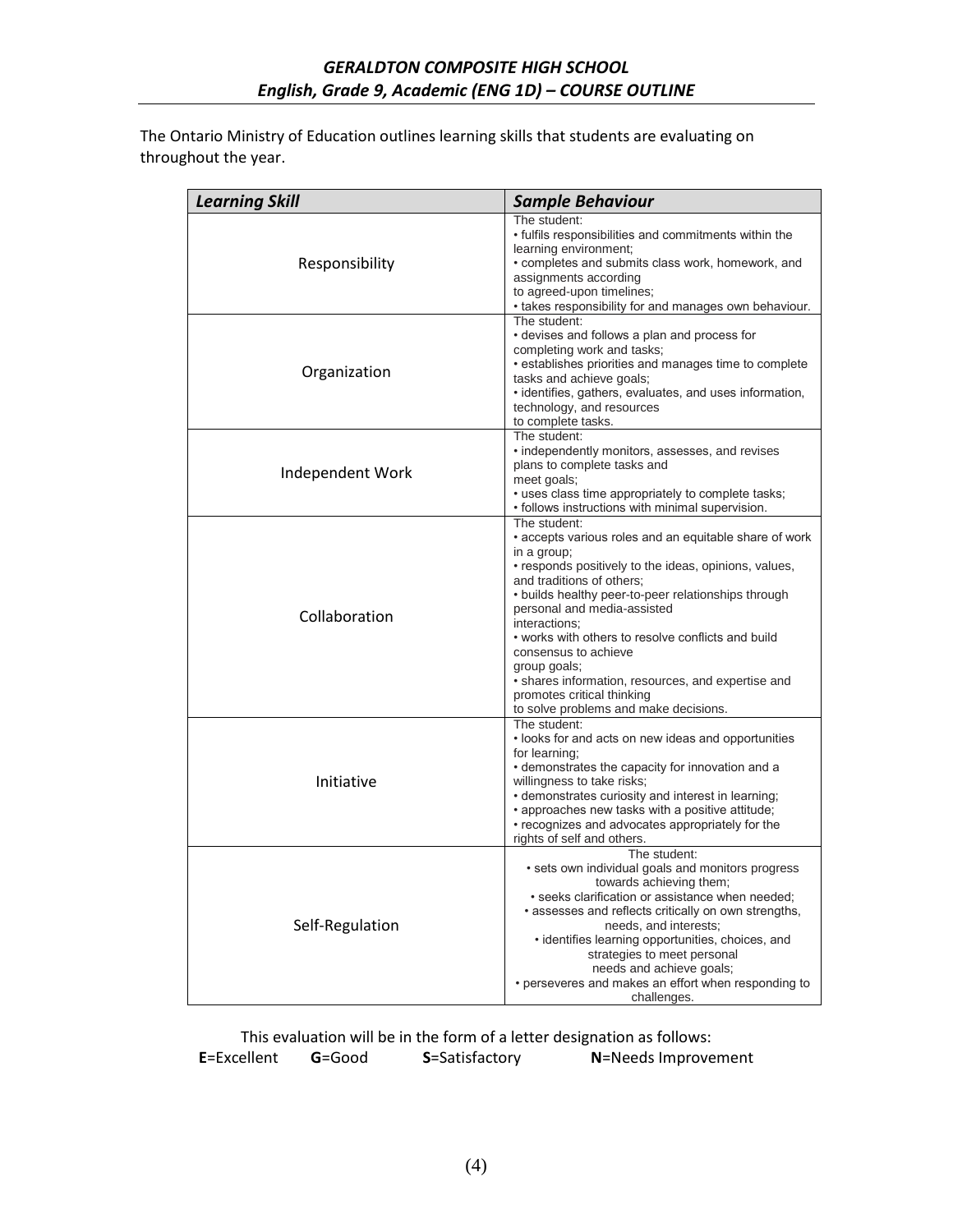## **UNITS:**

| <b>Unit Number</b> | <b>Unit Title</b>                                     | <b>Unit Length</b><br>(Approx.) |
|--------------------|-------------------------------------------------------|---------------------------------|
| Unit 1             | <b>Writing Effectively</b>                            | 2 weeks                         |
| Unit 2             | <b>Writing Creatively: Short Stories &amp; Poetry</b> | 4 weeks                         |
| Unit 3             | <b>Novel: The Chrysalids</b>                          | 5 weeks                         |
| Unit 4             | The Drama: The Merchant of Venice                     | 4 weeks                         |
| Unit 5             | <b>Mythology/Media Studies</b>                        | 3 weeks                         |
| Unit 6             | <b>Literacy Development</b>                           | Ongoing                         |

### **SPECIFIC EXPECTATIONS:**

- **Preparedness.** Students are expected to maintain a binder and notes organized according to their teacher's instructions and will be checked regularly. Students are also expected to be on time for class with all required books, materials and pens, ready for the day's work. Students arriving late, (more than 20 minutes) are expected to get a late slip from the office. Students may be responsible for making up time lost due to lateness in the form of detentions. Students who are habitually late will be subject to the school's late policy.
- **Absences.** A student returning to class after any absence is expected to have an admit slip issued by the attendance office prior to the start of class. Exceptions are given due to school-related events, no buses due to weather or absences authorized by an outslip.
- **Silent Reading.** As literacy is a focus of this course, it is important for students to read on a regular basis. As such, students are required to bring in a **novel** for the in-class silent reading component of this course. The reading material is the student's choice but must be appropriate for the class. This choice must be brought to class every day. Students may borrow books from the class library subject to the book-borrowing agreement and the approval of the teacher.
- **Students who miss class are expected to get that day's assignment from another student or the teacher on their own.** If you know that you are going to be away, let me know in advance to avoid problems.
- **Late Assignments.** Students are given a fair and reasonable amount of time to complete assignments. Major assignments will be assigned a due date and a closure date, which occurs three days after the due date. This will be the final date that assignments may be submitted for assessment. If you find your schedule is busy or you need extra help see me sooner than later.
- **Plagiarism.** Familiarize yourself with the school's Plagiarism Policy. I do check student work on a regular basis and plagiarism will at the very least result in a zero on a plagiarized assignment *even if it is just one paragraph!*